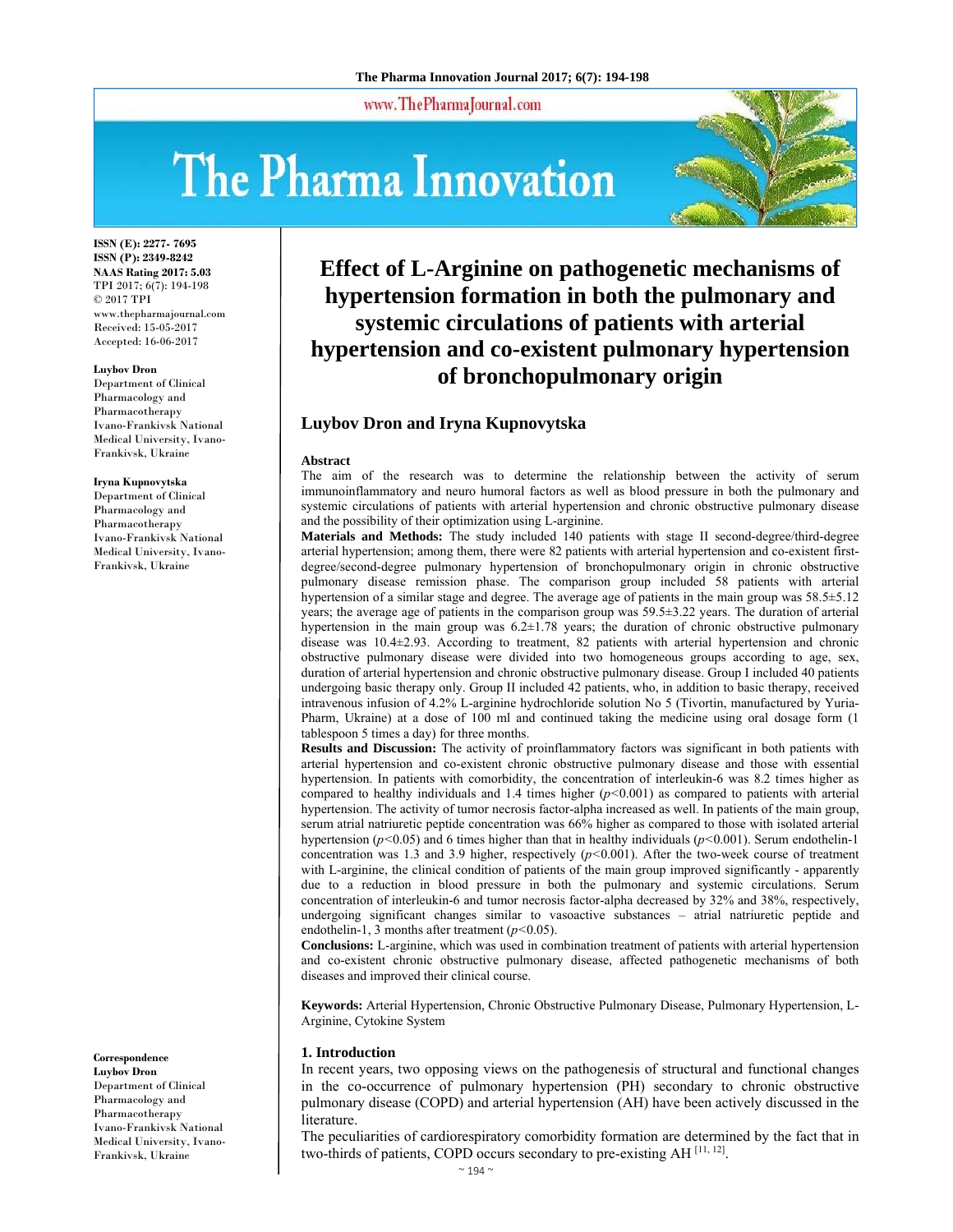In other cases, AH manifests itself on the background of COPD only and, therefore, is regarded as symptomatic hypertension  $[2, 6, 7]$ . In such a case, an increase in blood pressure (BP) on the background of COPD exacerbation as well as BP reduction and even its normalization in the remission phase or after eliminating bronchial obstruction and active inflammation are observed  $[1, 3]$ .

The coexistence of AH and COPD is pathogenetically interrelated [5, 7, 8]. The persistence of nonspecific inflammation, elevated levels of fibrinogen, atrial and brain natriuretic peptides, troponin T, oxidative stress which are typical for both AH and COPD and result in the development of endothelial dysfunction contribute to the formation of mutual pathogenetic mechanisms which aggravate and accelerate the clinical course of AH and COPD  $[4, 9, 10]$ .

# **2. The Aim of the Research**

The aim of the research was to determine the relationship between the activity of serum immunoinflammatory and neurohumoral factors as well as BP in both the pulmonary and systemic circulations of patients with AH and COPD and the possibility of their optimization using L-arginine.

# **2.1. Materials and Methods**

The study included 140 patients with stage II seconddegree/third-degree AH; among them, there were 82 patients with AH and co-existent first-degree/second-degree PH of bronchopulmonary origin in COPD remission phase- main group (MG). The comparison group (CG) included 58 patients with AH of a similar stage and degree. The average age of patients in the main group was 58.5±5.12 years; the average age of patients in the comparison group was 59.5±3.22 years. The duration of AH in patients of the main group was  $6.2 \pm 1.78$  years; the duration of COPD in patients of the main group was 10.4±2.93.

All patients underwent basic therapy for AH according to 2013 Clinical Practice Guidelines for the Management of Arterial Hypertension of the European Society of Hypertension (ESH) and the European Society of Cardiology (ESC), the Order of Ministry of Health of Ukraine of May 24, 2012 No 384 "On Approval and Implementation of Medical and Technical Documents on Standardization of Medical Care in Arterial Hypertension" and treatment of COPD according to "Unified Clinical Protocol of Primary, Secondary (Specialized) and Tertiary (Highly Specialized) Medical Care and Medical Rehabilitation" approved by the Order of Ministry of Health of Ukraine of June 27, 2013 No 555 "On Approval and Implementation of Medical and Technical Documents on Standardization of Medical Care in Chronic Obstructive Pulmonary Disease" and the guidelines of the International Congress "Global Strategy for the Diagnosis, Management and Prevention of Chronic Obstructive Pulmonary Disease" (updated 2013).

According to treatment, 82 patients with AH and COPD were divided into two homogeneous groups according to age, sex, AH and COPD duration. Group I included 40 patients undergoing basic therapy only: angiotensin-converting enzyme inhibitor Perindopril at a dose of 8 mg a day (Gedeon Richter, Poland); calcium channel blocker Amlodipine at a dose of 5 mg a day (KRKK, Slovenia); diuretic Trifas Cor at a dose of 5 mg a day (Berlin-Chemie, Germany); beta-blocker Nebivolol Sandoz at a dose of 5 mg a day (Sandoz, Switzerland); acetylsalicylic acid Aspirin Cardio at a dose of 100 mg a gay (Bayer AG, Spain/Germany); short-acting

bronchial spasmolytic Atrovent Aerosol at a dose of 10 ml (200 doses) (Boehringer Ingelheim, Germany) - 1-2 inhalations if necessary, according to the above-mentioned protocols. Group II included 42 patients, who, in addition to basic therapy, received intravenous infusion of 4.2% Larginine hydrochloride solution No 5 (Tivortin, manufactured by Yuria-Pharm, Ukraine) at a dose of 100 ml and continued taking the medicine using oral dosage form (1 tablespoon 5 times a day) for three months. The indicators of studied patients were compared with those in 20 apparently healthy individuals. The examination was performed before, 14 days and 3 months after treatment.

Exclusion criteria included patients with ischemic heart disease and atrioventricular block, congenital and acquired valvular heart disease, NYHA functional class III and IV cardiac failure, acute and chronic renal and hepatic failure, acute cerebrovascular disease, diabetes mellitus or impaired carbohydrate tolerance, COPD exacerbation and bronchial asthma, uncompensated pulmonary heart disease, severe comorbidity being able to alter the pharmacokinetics and pharmacodynamics of drugs used in the study, arginine intolerance or the absence of written informed consent for participation in the research study.

The range of pulmonary artery systolic pressure (PASP) was determined by the peak velocity of transtricuspid regurgitation and the value of systolic transtricuspid pressure gradient when performing ECHO-CG using Logic-500 Doppler (Kranzbuhler) by the formula PASP =  $\Delta P$  + right atrial pressure (mm Hg), where  $\Delta P = 4 V T \times 2$ , (VP - peak velocity of transtricuspid regurgitation measured in  $m/s^{-1}$ )

The activity of serum immunoinflammatory and neurohumoral factors was determined in all the patients before and after the course of therapy: the concentration of interleukin-6 (IL-6) and tumor necrosis factor-alpha (TNF- $\alpha$ ) was determined applying the enzyme-linked immunosorbent assay with use of the reagent kit Vector-Best (Russia); serum concentration of atrial natriuretic peptide (ANP) and vasoactive endothelin-1 (ET-1) was determined using the reagent kit Biomedica (Austria).

Echocardiography was performed using Logic 500 PRO Ultrasound Machine (Kranzbuhler). Left ventricular (LV) end-systolic dimension (ESD) and end-systolic volume (ESV) as well as LV end-diastolic dimension (EDD) and enddiastolic volume (EDV), the diameter of the right ventricle (RV) were analyzed. To study diastolic function, the indicators of early (E) and late (A) LV filling velocity and the E/A ratio as well as the deceleration time of early diastolic filling (DecT) and isovolumic relaxation time (IVRT) were analyzed. LV diastolic dysfunction was determined as an inverse  $E/A$  ratio ( $E/A < 1$ ), the prolongation of DecT and/or IVRT.

The obtained results were processed using the statistical software package STATISTICA 6. To compare two independent groups, the Student's t-test was used. The Pearson correlation coefficient (r) was used to determine the strength of relationships between quantitative variables.

# **3. Results and Discussion**

Despite the fact that the study included patients with COPD in the remission phase, the clinical course of AH was significantly severer according to clinical data, the indicators of systolic blood pressure (SBP) and diastolic blood pressure (DBP), as well as structural and functional changes in the left and right ventricles. In the main group, the number of patients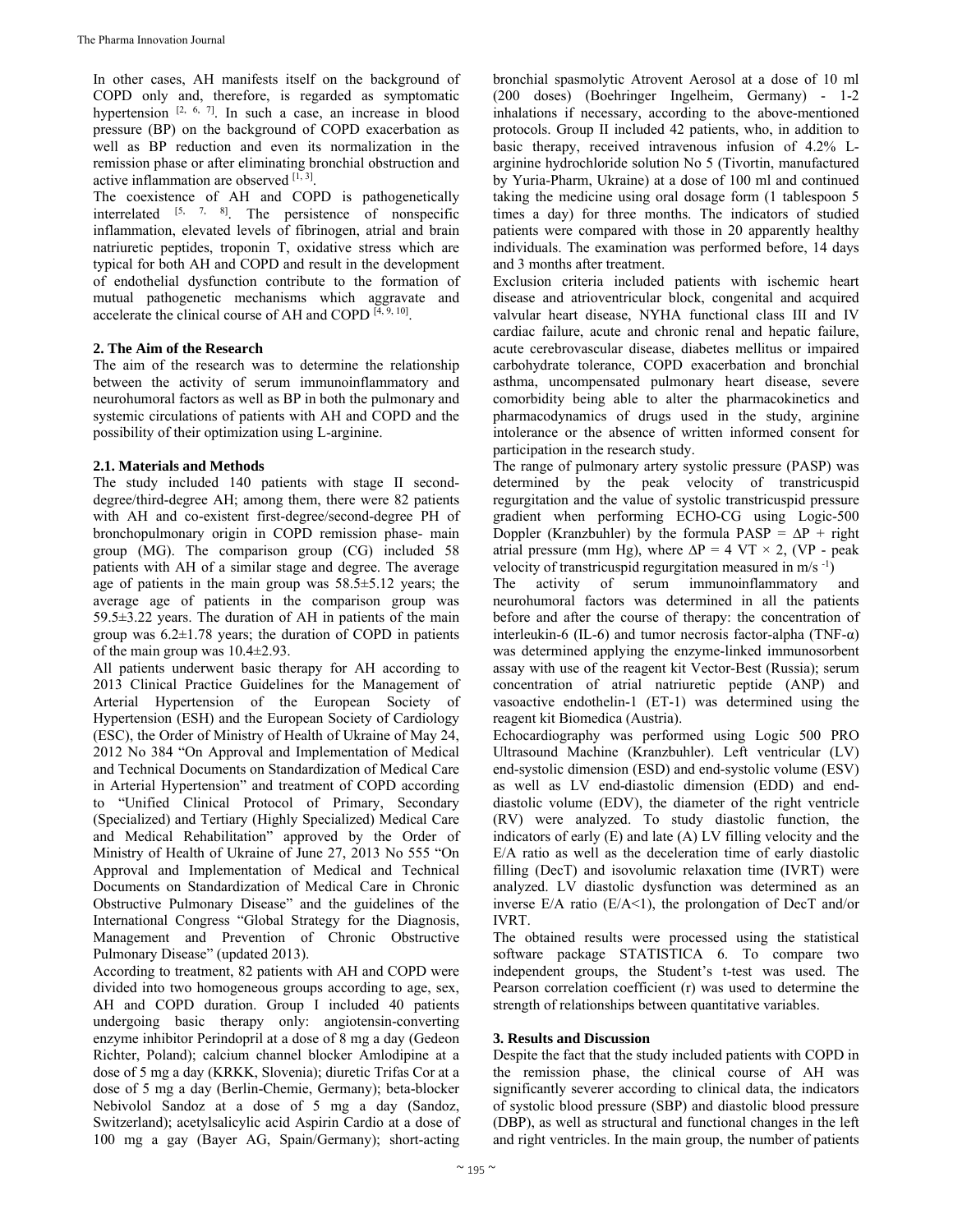with COPD and pain in the frontal and parietal lobes, as well as the neck of the head exceeded that in the comparison group by 16%, the number of patients with COPD and shortness of breath exceeded that in the comparison group by 82%, the number of patients with COPD and heartbeat sensation exceeded that in the comparison group by 57%. The indicators of average daily BP (SBP and DBP) were higher as well – by 20% and 12%, respectively  $(p<0.05)$ .

The indicator of SBP in the pulmonary circulation of patients with AH without bronchial obstruction (the comparison group) corresponded to normal values, while in patients with AH and co-existent COPD, it corresponded to first-degree PH according to the classification proposed by Amosov MM (1971) - 48±3.2 mm Hg exceeding that in the comparison group by 92% (*p<*0.001) (Table 2).

AH altered the structure of both ventricles, especially in patients with comorbidity: LV ESV increased by 1.4 times,

LV EDV increased by 1.1 times, left atrial EDV increased by 7.4% and right ventricular (RV) EDV increased by 93% (all the indicators  $p<0.05$ ). In patients of this group, there was observed a decrease in the indicators of the peak early (E) filling velocity and increase in the late (A) filling velocity. Since the E/A ratio was not significantly different between groups, it was more reasonable to pay attention to the prolongation of the deceleration time of early diastolic LV filling (DecT)  $(p<0.05)$  by 5.9% as well as isovolumic relaxation time (IVRT) by  $7.8\%$  ( $p<0.05$ ) in patients of the main group as compared to those of the control group that indicated the development of type I diastolic dysfunction (Table 2).

Cytokine system being involved in the inflammatory process manifested itself more pronounced in patients with comorbidity despite the absence of COPD exacerbation phase (Table 1).

**Table 1:** Effect of L-arginine on cytokine system and factors of neurohumoral regulation in patients with AH, co-existent PH and COPD

|                       | <b>Healthy</b><br>individuals | Patients with AH(CG) |                               |                                | Patients with AH and co-existent COPD (MG) |                               |                                |                        |                               |                                |  |
|-----------------------|-------------------------------|----------------------|-------------------------------|--------------------------------|--------------------------------------------|-------------------------------|--------------------------------|------------------------|-------------------------------|--------------------------------|--|
| <b>Indicator</b>      |                               |                      |                               |                                | <b>Group I</b>                             |                               |                                | group II               |                               |                                |  |
|                       |                               | before<br>treatment  | 2 weeks<br>after<br>treatment | 3 months<br>after<br>treatment | before<br>treatment                        | 2 weeks<br>after<br>treatment | 3 months<br>after<br>treatment | before<br>treatment    | 2 weeks<br>after<br>treatment | 3 months<br>after<br>treatment |  |
| IL- $6$ ,<br>pg/ml    | $2.1 \pm 0.3$                 | $12.3 \pm 1.1$       | $11.8 \pm 0.9$                | $10.3 \pm 0.3*$                | $17.3 \pm 1.9$                             | $16.2 \pm 1.9$                | $16.3 \pm 1.1$                 | $16.9 \pm 1.1$<br>**   | $14.8 \pm 1.3$ *.             | $10.2 \pm 1.2$ *.              |  |
| TNF,<br>pg/ml         | $3.1 \pm 0.2$                 | $6.5 \pm 0.9$        | $6.4 \pm 0.7$                 | $6.4 \pm 0.3$                  | $11.8 \pm 1.1$                             | $10.9 \pm 1.3$                | $7.1 \pm 1.1*$                 | $12.1 \pm 1.2$<br>**   | $9.8 \pm 1.1$ *.              | $6.1 \pm 0.9$ *.               |  |
| <b>ANM</b><br>nmol/ml | $1.46 \pm 0.2$                | $5.3 \pm 0.8$        | $5.1 \pm 0.7$                 | $5.4 \pm 0.3$                  | $8.8 \pm 0.3$                              | $8.9 \pm 0.2$                 | $9.1 \pm 0.9$                  | $8.2 \pm 0.9$<br>**    | $7.5 \pm 0.3$ *.              | $6.7 \pm 0.2$ *.               |  |
| $ET-1$<br>fmol/ml     | $0.26 \pm 0.05$               | $2.9 \pm 0.03$       | $2.4 \pm 0.02$                | $2.3 \pm 0.02$                 | $3.8 \pm 0.03$                             | $3.7 \pm 0.02$                | $3.6 \pm 0.01$                 | $3.6 \pm 0.03$<br>$**$ | $3.6 \pm 0.02$                | $3.3 \pm 0.01$ *.              |  |

**Notes:** statistical significance of the indicators:

\* - in both groups before and after treatment;

\*\* - in the main group and patients with AH;

˚ - in the corresponding groups between the control group and the main group

In patients with AH, serum concentration of IL-6 was 5.9 times higher as compared to healthy individuals  $(p<0.05)$ , while in patients with comorbidity, it was 8.2 times higher as compared to healthy individuals and 1.4 times higher than that in patients with AH (*р<*0.001). There was observed similar increase in the activity of TNF- $\alpha$ .

ANP is responsible for the regulation of vascular tone and the state of the atria indicating pronounced changes in vascular filling of patients with AH, co-existent COPD and PH. In patients of the main group, serum ANP concentration was 66% higher as compared to patients with isolated AH (*р<*0.05) and 6 times higher than that in healthy individuals (*р<*0.001). Serum concentration of vasoactive ET-1 was higher as well – by 1.3 and 3.9 times, respectively  $(p<0.001)$ . The Pearson correlation analysis revealed a direct correlation between serum level of ET-1 and the level of PASP  $(r=+0.41)$ ; *p<*0.05). Considering the aforementioned data, it can be stated that changes in neurohumoral regulation of vascular tone and the functional state of the atria as well as the inflammatory component which worsens the clinical course of hypertensive disease, increases BP in both the pulmonary and systemic circulations, contributes to the progression of structural and functional changes in the cardiovascular system are the basis for pathogenetic changes, clinical condition of patients with AH and PH.

Correction of AH according to basic therapy with the

inclusion of a universal vasodilator as well as an exogenous nitric oxide donor –L- arginine after long-term therapy (for 3 months) significantly changed the patients' clinical condition: the severity and duration of headache as well as the number of patients complaining of it reduced; shortness of breath and heartbeat sensation occurred during periods of increased physical exertion in a smaller number of patients. The number of patients with AH and co-existent PH suffering from headache reduced by 42% 2 weeks after therapy and by 65% 3 months after therapy; the number of patients with AH and co-existent PH suffering from shortness of breath reduced by 25% and 54%, respectively, and the number of patients with heartbeat sensation reduced by 30% and 72%, respectively. It was obviously associated with the reduction in BP in both the pulmonary and systemic circulations: average daily SBP reduced by 26% and 33% (*p<*0.05) 2 weeks and 3 months after therapy, respectively. In patients, who did not receive Larginine, changes were statistically insignificant: average daily DBP reduced by 19.5% and 22.5%, respectively (*p<*0.05). There were observed similar changes in average daily BP.

Despite significantly reduced BP in the systemic circulation, average BP in the pulmonary artery of patients with AH and co-existent COPD reduced by 54% 3 weeks after treatment with L-arginine (*p<*0.001) (Table 2).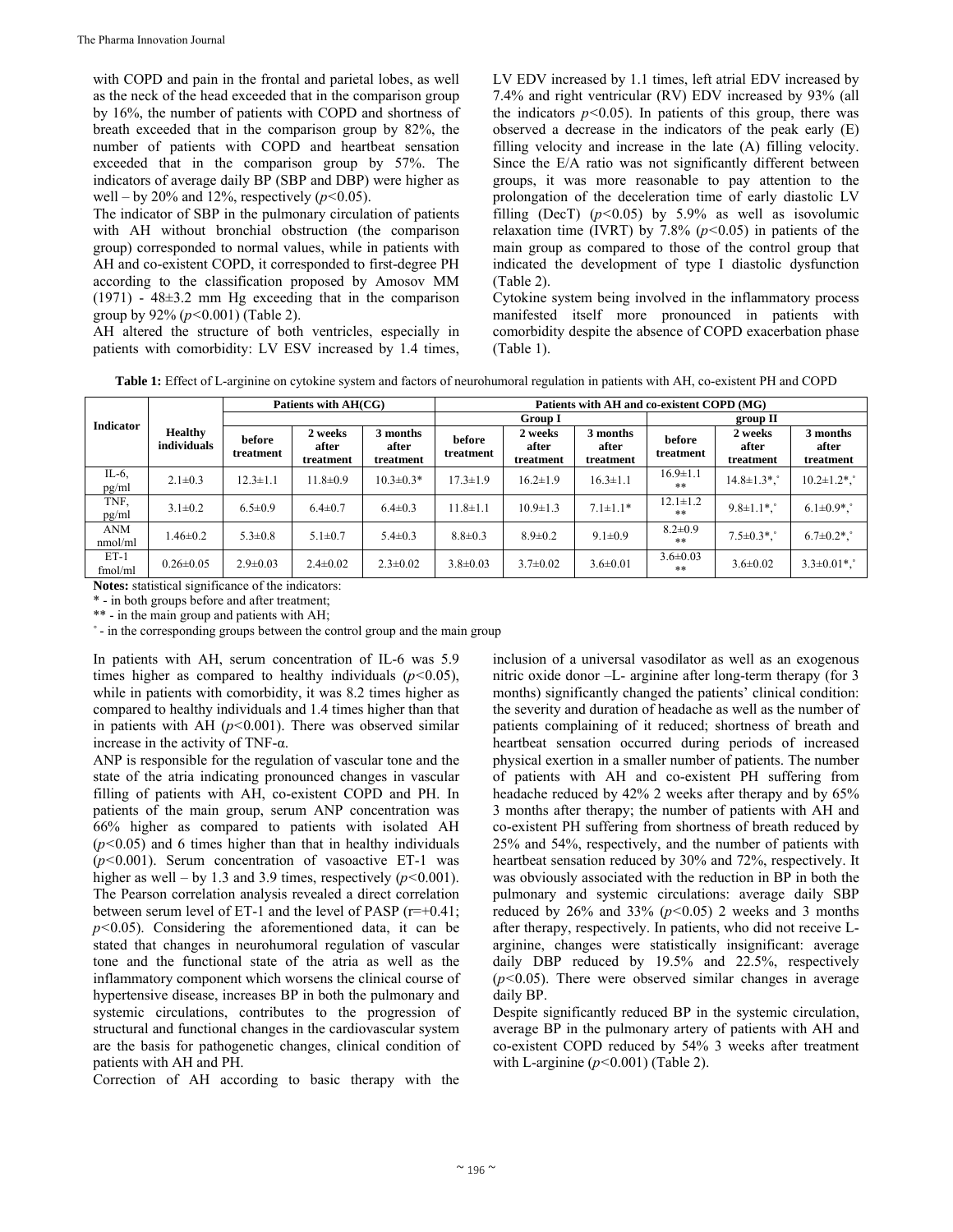|                   |                             | Patients with AH.                   |                   | Patients with AH and co-existent COPD n=82 (MG) |                   |                   |                        |  |
|-------------------|-----------------------------|-------------------------------------|-------------------|-------------------------------------------------|-------------------|-------------------|------------------------|--|
| <b>Indicators</b> | <b>Healthy individuals,</b> | $n=58$ (CG)                         |                   |                                                 | $n=40$ (group I)  | $n=42$ (group II) |                        |  |
|                   | $n=20$                      | before treatment                    | after             | before                                          | after             | before            | after                  |  |
|                   |                             |                                     | treatment         | treatment                                       | treatment         | treatment         | treatment              |  |
|                   | 1                           | $\mathbf{2}$                        | 3                 | 4                                               | 5                 | 6                 | 7                      |  |
| LV ESV,<br>ml     |                             | $50.6 \pm 2.71$                     | $49.2 \pm 1.8$    | $73.3 \pm 3.6$                                  | $70.2{\pm}2.1$    | $74.1 \pm 2.6$    | $68.2 \pm 1.8$         |  |
|                   | $45.9 \pm 2.01$             | $p_{2-1} > 0.05$                    | $p_{3-1} > 0.05$  | $p_{4-1} < 0.001$                               | $p_5-3<0.001$     | $p_{6-1} < 0.001$ | $p_{7-6} > 0.05$       |  |
|                   |                             |                                     | $p_3$ -2 $>0.05$  | $p_{4-2} < 0.001$                               | $p_{5.4} < 0.001$ | $p_{6-2} < 0.01$  | $p_{7-5} > 0.05$       |  |
| LV EDV,<br>ml     |                             | $135 \pm 3.4$                       | $134\pm3.7$       | $145 \pm 3.1$                                   | $142 \pm 2.8$     | $144\pm3.2$       | $143 \pm 3.5$          |  |
|                   | $120 \pm 5.2$               | $p_{2-1} < 0.05$                    | $p_{3-1} < 0.05$  | $p_{4-1} < 0.01$                                | $p_5-3<0.05$      | $p_{6-1} < 0.001$ | $p_{7.6} > 0.05$       |  |
|                   |                             |                                     | $p_3-2>0.05$      | $p_{4-2} < 0.05$                                | $p_{5.4} < 0.001$ | $p_{6-2} < 0.05$  | $p_{7-5} > 0.05$       |  |
| LV ESD,<br>ml     |                             | $37.6 \pm 2.1$                      | $36.9 \pm 2.2$    | $44.3 \pm 2.89$                                 | $40.3 \pm 2.11$   | 43.9±2.59         | $38.9 \pm 2.33$        |  |
|                   | $35.9 \pm 2.54$             | $p_{2-1} > 0.05$                    | $p_{3-1} > 0.05$  | $p_{4-1} < 0.05$                                | $p_5=3>0.05$      | $p_{6-1} < 0.001$ | $p_{7-6} > 0.05$       |  |
|                   |                             |                                     | $p_3-2>0.05$      | $p_{4-2} > 0.05$                                | $p_5=4>0.05$      | $p_{6-2} < 0.05$  | $p_{7-5} > 0.05$       |  |
| LA, mm            | $37.42 \pm 1.31$            | $40.5 \pm 2.22$<br>$p_{2-1} > 0.05$ | $40.1 \pm 2.13$   | $43.5 \pm 2.13$                                 | $43.4 \pm 1.8$    | $42.7 \pm 2.73$   | $40.9 \pm 2.13$        |  |
|                   |                             |                                     | $p_{3-1} > 0.05$  | $p_{4-1} < 0.05$                                | $p_{5.3} < 0.05$  | $p_{6-1} < 0.05$  | p <sub>7-6</sub> >0.05 |  |
|                   |                             |                                     | $p_3 - 2 > 0.05$  | $p_{4-2} < 0.05$                                | $p_{5.4}$ < 0.05  | $p_{6-2} > 0.05$  | $p_{7-5} > 0.05$       |  |
| RV, mm            | $26.13 \pm 1.12$            | $27.2 \pm 1.24$                     | $26.3 \pm 1.4$    | $52.5 \pm 2.22$                                 | $50.7 \pm 2.51$   | $53.2 \pm 1.42$   | 49.8±1.32              |  |
|                   |                             | $p_{2-1} > 0.05$                    | $p_{3-1} > 0.05$  | $p_{4-1} < 0.001$                               | $p_{5-3}$ < 0.001 | $p_{6-1} < 0.001$ | $p_{7-6}$ < 0.05       |  |
|                   |                             |                                     | $p_{3-2} > 0.05$  | p <sub>4-2</sub> <0.001                         | $p_{5.4} < 0.001$ | $p_{6-2} < 0.001$ | $p_{7-5} > 0.05$       |  |
|                   |                             | $0.91 \pm 0.03$                     | $0.93 \pm 0.02$   | $0.95 \pm 0.04$                                 | $0.96 \pm 0.01$   | $0.94 \pm 0.03$   | $0.94 \pm 0.01$        |  |
| LV E/A            | $1.2 \pm 0.22$              | $p_{2-1} < 0.01$                    | $p_{3-1} > 0.05$  | $p_{4-1} > 0.05$                                | $p_5 = 0.05$      | $p_{6-1} > 0.05$  | $p_{7.6} > 0.05$       |  |
|                   |                             |                                     | $p_3-2>0.05$      | $p_{4-2} > 0.05$                                | $p_5=3>0.05$      | $p_{6-2} > 0.05$  | $p_{7-5} > 0.05$       |  |
| LV IVRT,          |                             | $89.9 + 4.4$                        | $87.8 \pm 3.2$    | $97.5 \pm 5.1$                                  | $94.5 \pm 6.2$    | $98.1 \pm 4.2$    | $94.8 \pm 5.8$         |  |
| ms                | $81.0 \pm 2.9$              | $p_{2-1} < 0.05$                    | $p_3 - 2 > 0.05$  | $p_{4-1} < 0.001$                               | $p_{5-3}$ <0.05   | $p_{6-1} < 0.001$ | $p_{7.6} > 0.05$       |  |
|                   |                             |                                     | $p_{3-1} > 0.05$  | $p_{4-2} < 0.001$                               | $p_5 = 4$ > 0.05  | $p_{6-2} < 0.05$  | $p_{7-5} > 0.05$       |  |
| LV DecT,          | $173.5 \pm 2.3$             | $205 \pm 10.2$                      | $201\pm9.8$       | $217\pm10.4$                                    | $215 \pm 8.9$     | $216 \pm 10.8$    | $214\pm9.3$            |  |
| ms                |                             | $p_{2-1} < 0.001$                   | $p_3 - 2 > 0.05$  | $p_{4-1} < 0.001$                               | $p_5=3>0.05$      | $p_{6-1} < 0.001$ | $p_{7.6} > 0.05$       |  |
|                   |                             |                                     | $p_{3-1} < 0.001$ | $p_{4-2} < 0.05$                                | $p_5 = 4$ > 0.05  | $p_{6-2} < 0.05$  | $p_{7-5} > 0.05$       |  |
| Mean PA           |                             | $2.5 \pm 1.3$                       | $25 \pm 0.8$      | $48\pm2.6$                                      | $45 \pm 2.1$      | $48 \pm 3.2$      | $31 \pm 1.8$           |  |
| pressure,         | $21 \pm 0.9$                | $p_{2-1} < 0.05$                    | $p_3 - 2 > 0.05$  | $p_{4-1} < 0.001$                               | $p_5-3<0.001$     | $p_{6-1} < 0.001$ | $p_{7.6}$ < 0.05       |  |
| mmHg              |                             |                                     | $p_{3-1} < 0.01$  | $p_{4-2} < 0.001$                               | $p_{5.4} > 0.05$  | $p_{6-2} < 0.001$ | $p_{7-5} < 0.05$       |  |

Table 2: Structural and functional indices of the heart in patients with AH and co-existent COPD before and 3 months after treatment

Notes:

p<sub>2-1</sub>, p<sub>4-1</sub> p<sub>6-1</sub>, - statistically significant difference between groups of patients and healthy persons before treatment;

 $p_{4-2}p_{6-2}$ , statistically significant difference between groups of patients before treatment;

p<sub>5-3</sub>, p<sub>7-5</sub> - statistically significant difference between groups of patients after treatment;

p<sub>3-2</sub>, p<sub>5-4</sub> p<sub>7-6</sub>-statistically significant difference between groups of patients before and after treatment.

Table 1 indicates whether such changes were related to the effect of vascular tone on neurohumoral activators and proinflammatory factors. 2 weeks after treatment, serum concentration of IL-6 and TNF- $\alpha$  reduced by 32% and 38%, respectively, undergoing significant changes similar to vasoactive substances - ANP and ET-1, 3 months after treatment ( $p$ <0.05).

Thus, treatment with the inclusion of arginine as a universal vasodilator as well as an exogenous nitric oxide donor had a positive effect on the clinical course of AH with co-existent COPD as well as pathogenetic factors forming AH in both the pulmonary and systemic circulations.

# 4. Conclusions

- 1. AH with co-existent COPD, even in the remission phase, had severer clinical course accompanied by pronounced structural and functional changes in all the compartments of the heart and the development of diastolic dysfunction.
- 2. Cytokine markers (IL-6, TNF) and neurohumoral factors (ANP, ET-1) play a key role in the pathogenesis of hypertension in both the pulmonary and systemic circulations.
- 3. The long-term usage of arginine positively affects pathogenetic mechanisms of the development of AH and co-existent COPD thereby improving the clinical course of both diseases.

# 5. References

- 1. Bychkova SA. The use of antihypertensive drugs in patients with chronic obstructive pulmonary disease and co-existent arterial hypertension. Scientific Herald of O.O. Bohomolets National Medical University. 2009;  $1:81-83.$
- 2. Boiko DM. Current views on therapy for chronic obstructive pulmonary disease with co-existent essential hypertension. Practical Medicine 2006; XII(5):32-39.
- $3.$ Voronkov LG. Chronic heart failure and chronic obstructive pulmonary disease. Heart Failure 2010; 1:12-19.
- 4. Kovalenko VM, Kornatskyi VM. Regional features of the level of health of Ukrainian people. National Scientific Center "Institute of Cardiology named after M.D. Strazhesko", Kyiv, 2011, 165.
- 5. Feshchenko YuI, Yashina LA, Dzyublik AYa, Gavrisyuk VK. Actual problems of treating patients with chronic obstructive pulmonary disease. Health of Ukraine. 2011;  $2(14):10-11$
- 6. Feshchenko YuI, Yashina LA, Polyanskaya MA. Fundamentals of spirometry and its features in chronic obstructive pulmonary disease. Asthma and Allergy 2012; 2:22-27.
- 7. Mancia G, Fagard R, Narkiewicz K, Redón J, Zanchetti A, Böhm M et al. ESH/ESC Guidelines for the management of arterial hypertension: the Task Force for the management of arterial hypertension of the European